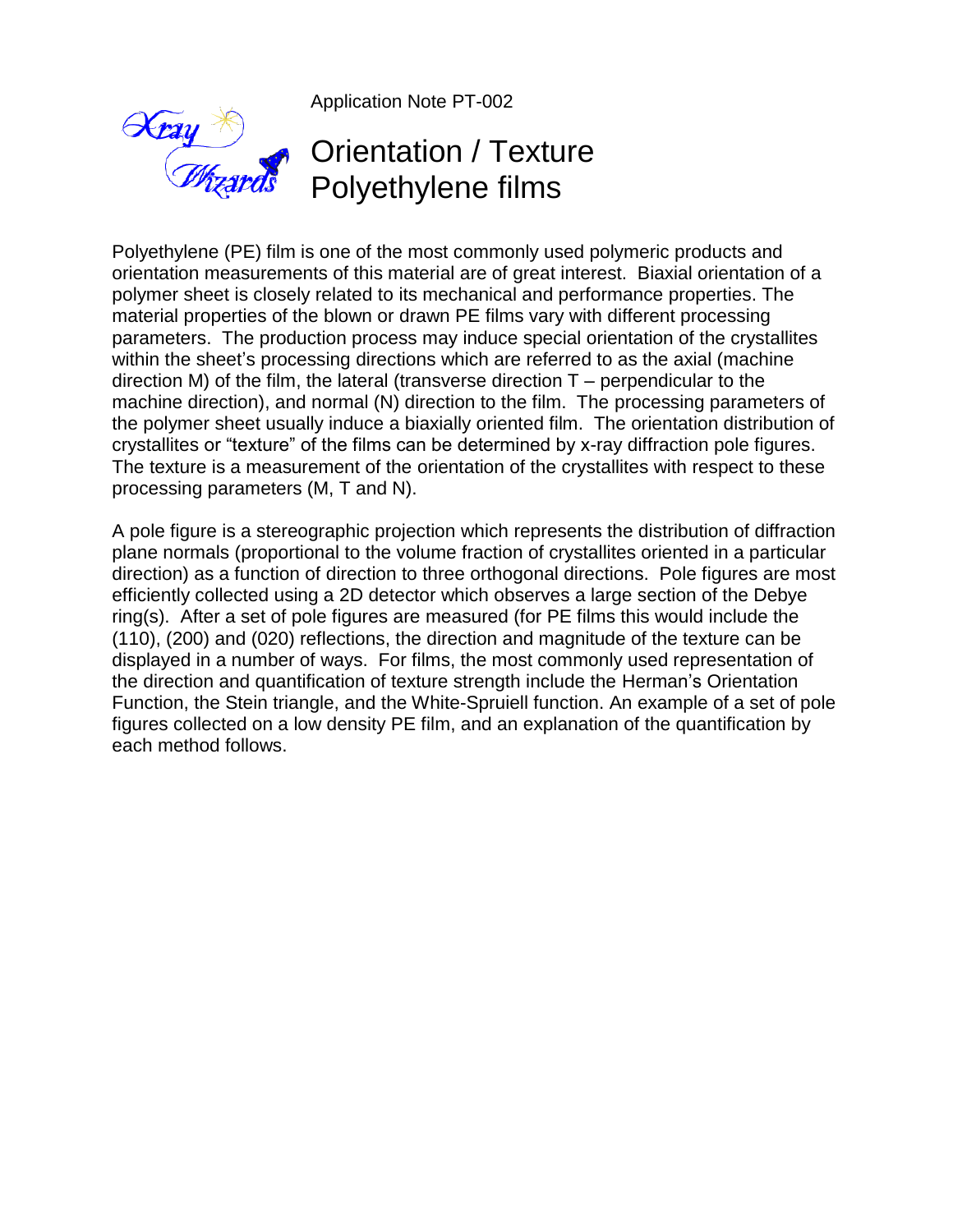



PE (200) Pole Figure PE (020) Pole Figure



PE (110) Pole Figure

For all pole figures shown above, the machine direction M points up (vertical) and transverse direction (T) is in the horizontal plane. The view is down the normal (N) axis.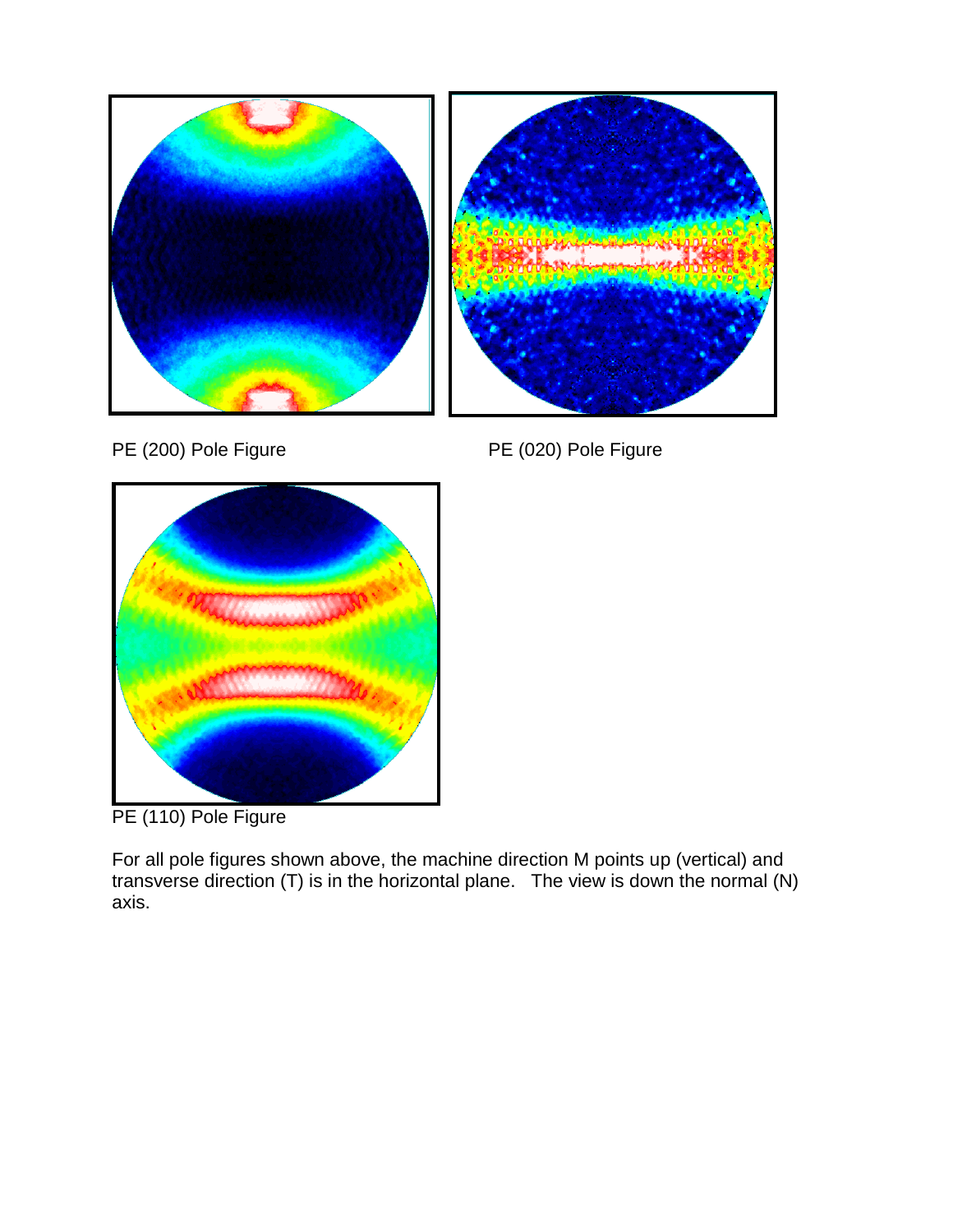

Hermans Orientation and White-Spruiell function

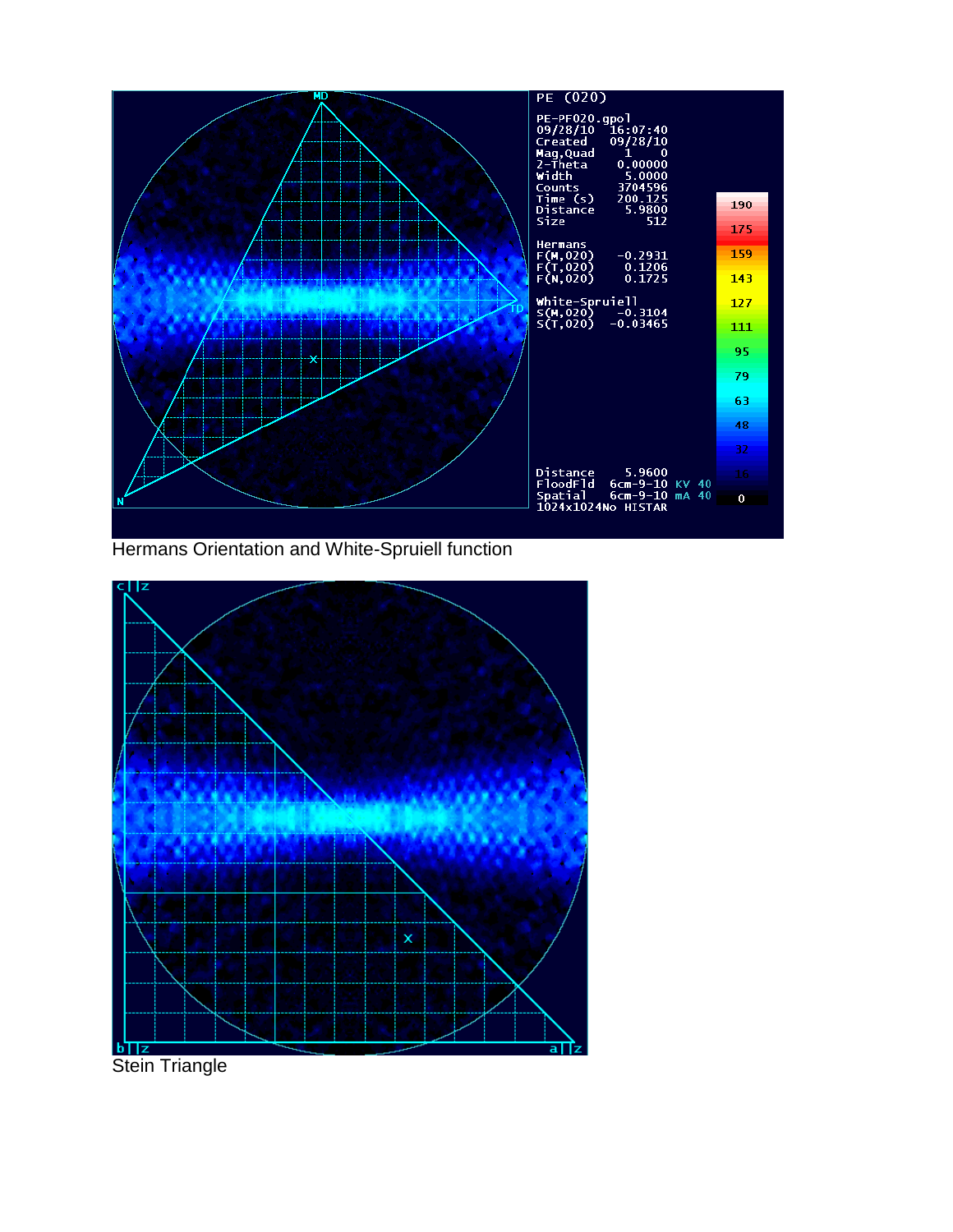A widely used analytical representation of unit cells in a specimen is based on the second order moment of a specific unit cell direction (hkl) with respect to a specific direction in the specimen (M). These second moment functions are used to define an orientation index for a one-dimensional structure (fiber) and an index for a twodimensional structure (film). These indices are directly related to certain physical properties such as birefringence. Calculation of orientation indices requires evaluation of the angle between a specific crystallographic direction and a processing direction. Both the sample and the pole projection must be defined as below, and are best implemented for crystallographic axes which are orthogonal.



For materials oriented uniaxially about a single processing direction (such as would be the case for spun fibers), one usually calculates Hermans' orientation indices for each crystallographic axis with respect to that processing axis. Herman's orientation indices are defined by:

$$
F(X, x) = \frac{3\left(\cos^2 a\right) - 1}{2}
$$

where:  $X =$  processing direction, i.e. MD, TD, N  $x =$  crystallographic direction  $a =$  angle between above <...> = averaged over entire pole figure

Typically, Herman's indices are plotted on a Stein triangle. The three apexes of the triangle correspond to the crystallographic axis (a, b, c) being parallel to the z-axis of the sample. The edges of the triangle represent the orientation of a crystallographic axis being perpendicular to the z-axis. A condition of no orientation is the origin. White-Spruiell orientation indices are useful on polymer films, where orientations occur with some degree of biaxial character. White-Spruiell orientation indices are usually displayed on an isosceles triangle. The three apexes of the triangle correspond to perfect orientation along a particular direction, whereas the center of the triangle corresponds to isotropic orientation.